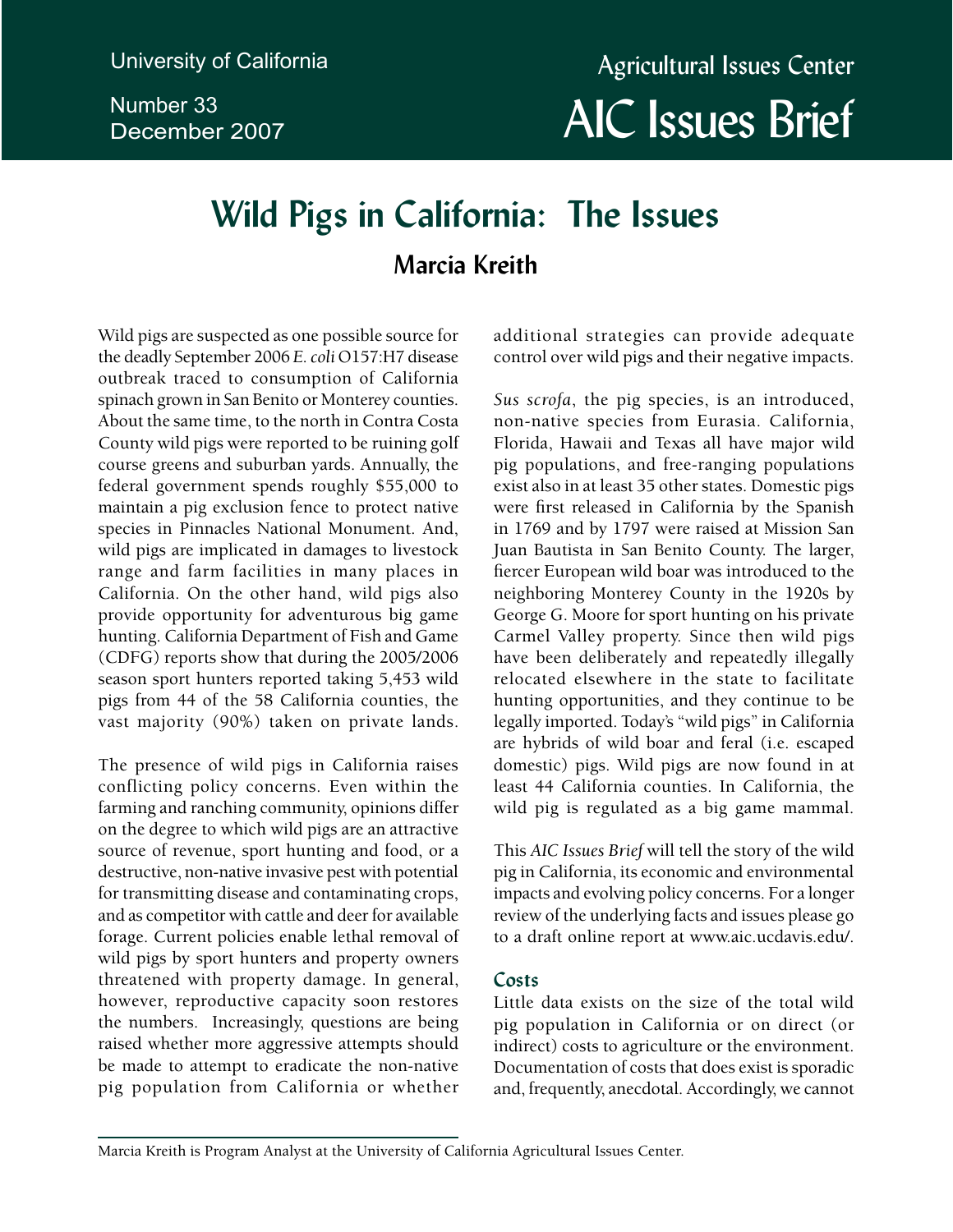say whether costs of damage attributable to pigs have increased or decreased. Potential costs or actual costs of wild pig damage and damage prevention measures are certainly significant for some individuals and groups. An aggregation of reported costs suggests that current wild pig damage is small compared to the overall economic activity of agriculture in California (gross farm revenue of more than \$32 billion in 2006). Nevertheless the *potential* costs to agriculture are huge. In particular, the discovery of a foreign animal disease attributable to wild pigs would most likely lead to a trade embargo on affected species and products, with consequences on price and profit. Plant crops known to be contaminated with zoonotic diseases are unmarketable, even if not embargoed. Further, food safety fears often affect sales of uncontaminated produce.

Landowners, county agricultural commissioners, natural area managers, and University of California Cooperative Extension farm advisers and specialists are the sources for cited damage estimates. In requests to the USDA Wildlife Services (WS) to remove or destroy depredating pigs (i.e. pigs causing damage), complaining landowners estimated wild pigs caused \$1.8 million in damage over the most recent five years. The WS successfully trapped 470 pigs in 2006 for those who requested their services and had obtained depredation (i.e. relief) permits from CDFG—1,634 pigs over the 5 years.

Local impacts vary significantly. In recent years (FY2002-2006) landowners in Kern, San Luis Obispo, Monterey, Santa Barbara, San Benito, and Colusa reported to the WS the greatest total damage (Figure 1). The most significant damage reported in 2006 was in Monterey, Placer, Merced, San Luis Obispo and Mariposa counties.

Notably, in the 2005/06 hunting season recreational hunters reported taking the greatest number of pigs from Monterey, Kern, San Benito, Sonoma, and San Luis Obispo counties. Figure 2 shows the five-year total of pigs reported to CDFG as taken by landowners with CDFG depredation permits, the greatest numbers from San Benito and Monterey counties.

Another source of damage estimates is Frederick's survey of county agricultural commissioners who, for 1996 alone, estimated over \$1.7 million in damages to crops, fencing, roads and trails in 29 counties. Agricultural commissioners are not specifically charged with monitoring wild pigs, however, and the basis of their estimates is not reported. In 2007, Sweitzer sent a survey to agricultural commissioners asking for damage characterization and cost estimates, but results have not been published. Responding to another Sweitzer survey, natural area managers overwhelmingly identified rooting by pigs as a major problem, although without estimating dollar costs.

To conserve, protect and restore native plants and animals at Pinnacles National Monument in San Benito County, the National Park Service constructed a pig exclusion fence. Completed in 2003 after 18 years of construction, the 24-mile fence cost \$1.5 million to construct. Designed to prevent pigs from rooting underneath while allowing other animals to pass through or jump over it, the fence encloses 14,500 acres, much of the area in remote and rugged terrain. In addition, the federal government allocated \$844,000 to eradicate feral pigs at Pinnacles upon completion of the fence. In the last couple of years expenditures of approximately \$55,000 annually have been required to inspect for breaches and maintain the fence.

Not counting the significant costs of fencing and follow-up monitoring, The Nature Conservancy and the National Park Service spent roughly \$5 million (including a \$3.9 million contract to Prohunt NZ Ltd.) to implement total eradication of feral pigs from Santa Cruz Island, California to protect rare endemic species and cultural resources. The 62,000-acre island was declared pig free in June 2007, twenty-six months after initiating eradication and the lethal shooting of 5,036 pigs.

#### **Disease infection and transmission.**

Wild pigs are susceptible to the same infections that affect domestic pigs and, depending on the disease, other mammals grown for human consumption. They could serve as reservoirs for viral, bacterial or parasitic disease agents that affect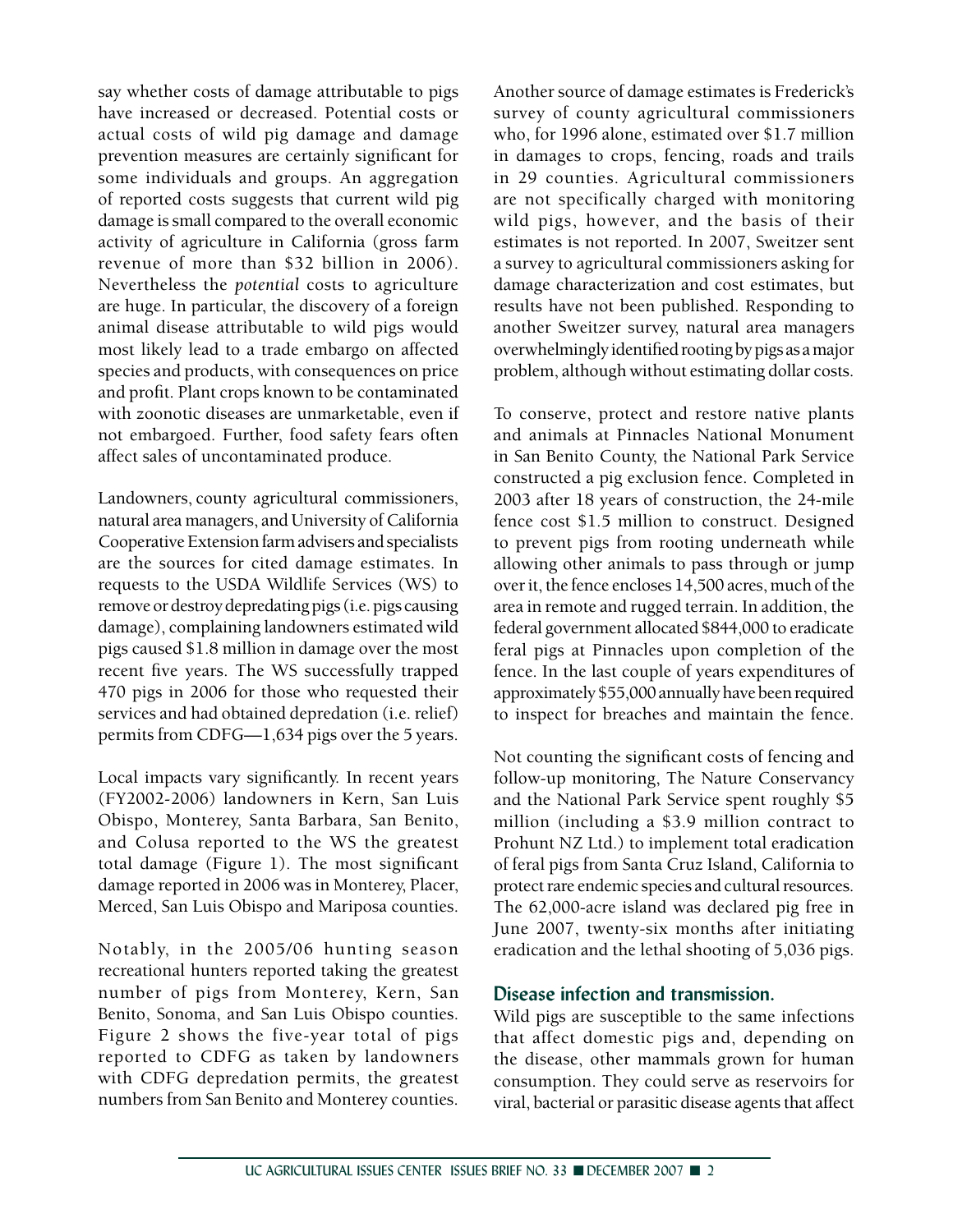**Figure 1. Wild pig damage reported by landowners\* over five years to U.S. Wildlife Services (by county, FY2002-2006 totals)**



*Source:* USDA APHIS Wildlife Services, California State Office \*Damage reports are from landowners who obtained California Department of Fish and Game depredation permits for wild pig removal.





*Source:* California Department of Fish and Game Note: It is not possible to determine whether some or all of the 1,634 pigs taken by the federal Wildlife Services at landowner request are included in the numbers reported to the CDFG by landowners.

UC AGRICULTURAL ISSUES CENTER ISSUES BRIEF NO. 33 ■ DECEMBER 2007 ■ 3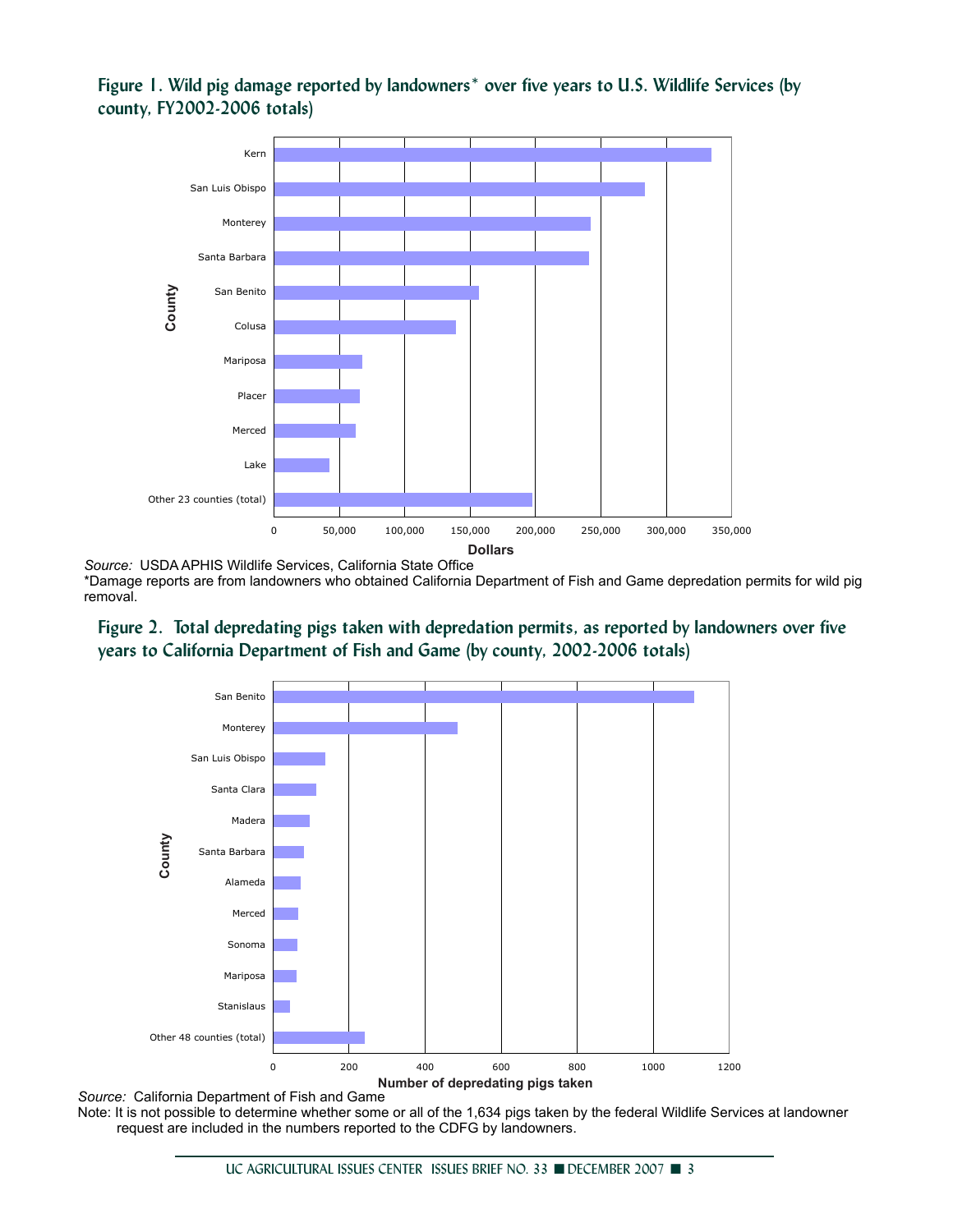(a) humans, (b) domestic mammals, (c) wildlife, and (d) hunters' health. Similarly, these same species could infect wild pigs, which subsequently could sustain disease reservoirs. Livestock, deer and other wildlife may pose risks of disease transmission comparable to that by wild pigs. All can pollute water supply or affect food safety.

Disease incidence and risk of infection from wild pigs in California has been much less than in Texas, Florida or Australia. The WS routinely collects diagnostic samples from pigs trapped pursuant to landowners' depredation (relief) permits issued by CDFG, and for the California Department of Health Services, California Department of Agriculture, the U.S. Fish and Wildlife Service and others. Over the past 20 years the California Animal Health and Food Safety Laboratory (CAHFS) at UC Davis has provided much of the diagnostic laboratory support for surveillance of diseases in California wildlife. In 2006 and 2007, all of the test results for classical swine fever and swine influenza were negative. The existence of either classical swine fever or swine influenza would result in trade embargoes on swine and swine products. Five of the 60 WS samples in 2006 that were tested for plague indicated those wild pigs had been exposed to plague but now had antibodies and could not infect others. While swine brucellosis and pseudorabies are not present in commercial California pigs, both have been found in wild pigs.

Because much of the nation's fresh-cut market vegetables are grown in the Salinas Valley, Atwill in the UC Davis School of Veterinary Medicine and Mandrell of the USDA Agricultural Research Service launched a major study this year to identify all sources of *E. coli* and all environmental factors and farming practices in the Salinas Valley that may increase risk of contamination to food crops. Cattle, deer and wild pigs all have tested positive for *E. coli* O157:H7, but other carriers or factors such as climate, landscape attributes, soil and water may be crucial, as may be the post-harvest processes.

### **Biology and ecology**

An omnivorous eater, cloven hoofed, with keen sense of smell and hearing, the wild pig is prolific, smart and adaptable to a wide variety of climates and habitats. With pressures from hunters or when seasonal or environmental conditions become less favorable it is able to move or change its food habits. Once it has evaded control measures it is exceedingly wary. Schauss reports that with increased mortality, reproduction will increase, given sufficient feed and climate. Population models estimate that greater than 70 percent mortality would be required to affect the pig's ability to sustain replacement. Water, forage and cover for escape and shade are the limiting factors. On Santa Cruz Island they have recovered from even greater decimation due to drought. Predators include mountain lions, humans, and for smaller pigs, the golden eagle, coyote and black bear.

Not only does the pig graze like other hoofed animals, e.g. cattle, deer and sheep, but it uses its strong snout and neck muscles to root through the soil in search of plant or animal matter. Such "rototilling" damages crops, drip irrigation systems, native and other vegetation and often leads to erosion of soil and streambanks, and muddy runoff in the watershed. In addition, because pigs lack sweat glands they roll in seeps or streams to cool their skin by evaporation. Both rooting and wallowing result in degradation to the watershed and local water quality. Further, wild pigs' activities may damage livestock fences (letting cattle out and predators in), flood control levees, roads, and erosion control measures initiated by ranchers or natural resource managers.

Whether by direct trampling, rooting, digging or consumption, by competition for food and habitat, or effects on soil fertility, the reproductive potential of important native plant and animal species in California has been reduced by wild pigs. Moreover, wild pigs add to the challenges facing restoration or protection of endangered and threatened species.

Wild pigs are a focus of recent conflict between protecting and improving water quality, preserving wildlife habitat and assuring food safety by minimizing risk of contamination of crops. An October-December 2007 *California Agriculture*  article provides evidence that natural wetlands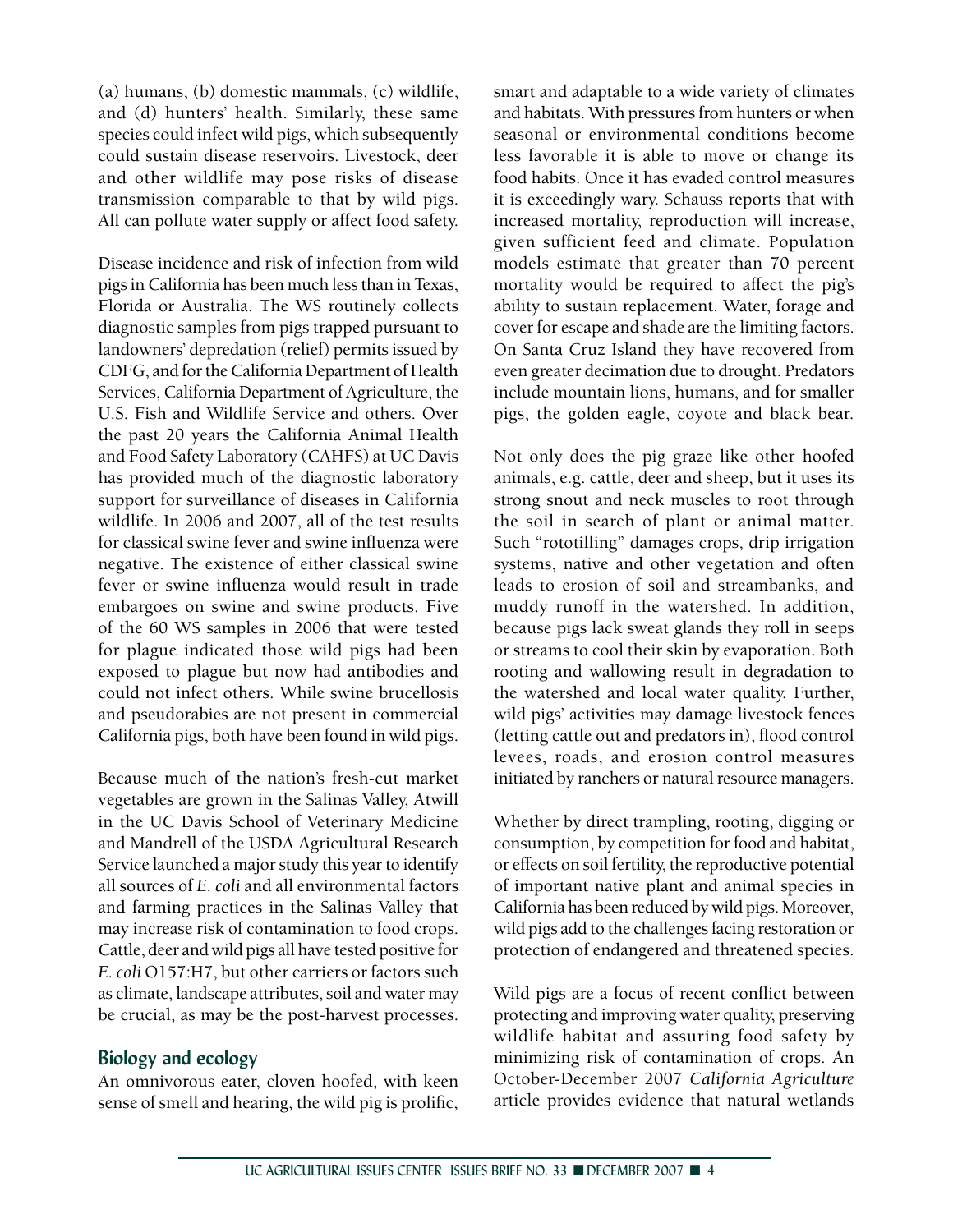can filter out *E. coli*, and presumably other pathogens, in tailwater emerging from irrigated, grazed pastures. Nevertheless, with intent of removing habitat for animals that may carry food contaminants, such as *E-coli* O15:H7, and in response to pressures from processors and packers wanting minimal exposure to liability for risk, a few growers have removed filter strips, hedgerows and habitat planted with government incentives. Others are investing in fences near river bottoms. Some leafy vegetable growers are avoiding planting near vineyards, which are attractive to wild pigs, and have increased trapping and lethal removal. The guidelines recently issued by the lettuce and leafy green industry specify a 30-foot buffer from grazing lands.

### **Regulation**

Legally defined as big game in 1957, *wild pigs*  are further defined as "free roaming pigs not distinguished by branding, ear marking or other permanent methods" and as such are subject to regulation for sustainability of hunting by the California Department of Fish and Game (CDFG). CDFG is also mandated under 1992 law to develop a wild pig management plan that may include pig management zones, live trapping and relocation of wild pigs, and encouraging sport hunting mitigation of pig depredation. Pigs that are not free roaming or distinguished by permanent markings are viewed as *domestic* pigs and their import, movement and health status is regulated by the California Department of Food and Agriculture (CDFA) and USDA Animal and Plant Inspection Service (APHIS). U.S. Department of Interior Fish and Wildlife Service is involved where there are impacts on endangered species, and it regulates hunting at federal wildlife refuges.

Relocation of California wild pigs is unlawful except under a permit issued by CDFG. However, CDFG has not issued any permits to relocate wild pigs. Currently, with a permit from USDA domesticallyraised Eurasian wild boars from Canada may be imported to the United States provided they are certified as disease free and have official identification devices. CDFA will issue a permit to import these "transitional" swine into California

provided they test negative for brucellosis and pseudorabies virus (PRV). A total of 858 head legally entered over the four years 2003 through 2006.

Until recently wild pigs could be killed only by (1) licensed hunters possessing non-transferable CDFG pig license tags; or (2) property owners or tenants or their designated agents (often a federal, state or local government employee) who applied for and obtained a free depredation (i.e. relief) permit from the CDFG. Permits can specify constraints, such as the number of animals that may be taken, method and duration of the take, and may provide for trapping and relocation.

However, with passage of the 1997 McPherson Bill, the law changed significantly. Now under state law, "Notwithstanding Section 4652, any wild pig that is encountered while in the act of inflicting injury to, molesting, pursuing, worrying, or killing livestock or damaging or destroying, or threatening to immediately damage or destroy, land or other property, including, but not limited to, rare, threatened, or endangered native plants, wildlife, or aquatic species, may be taken immediately by the owner of the livestock, land, or property or the owner's agent or employee, or by an agent or employee of any federal, state, county, or city entity when acting in his or her official capacity."

### **Recreational hunting**

Humans are an important predator of California wild pigs. For some, the excitement and reward of hunting a wild pig ranks high. Pig hunting is popular in California. According to Sweitzer, wild pig tag revenues to CDFG totaled nearly \$3.2 million over the last 5 years. The revenue is available solely for wild pig management. For the 2007/08 season each pig tag costs \$17; in 2002/03 5-tag booklets cost \$15. While some ranchers do not want sport hunters or trespassers or added liability on their lands, others welcome the revenue from recreational tourism and managing a hunting preserve. For the latter, the wild pig is an economic asset. Still other landowners welcome hunter predation specifically to control undesired pig populations. Because pigs move away from areas of high